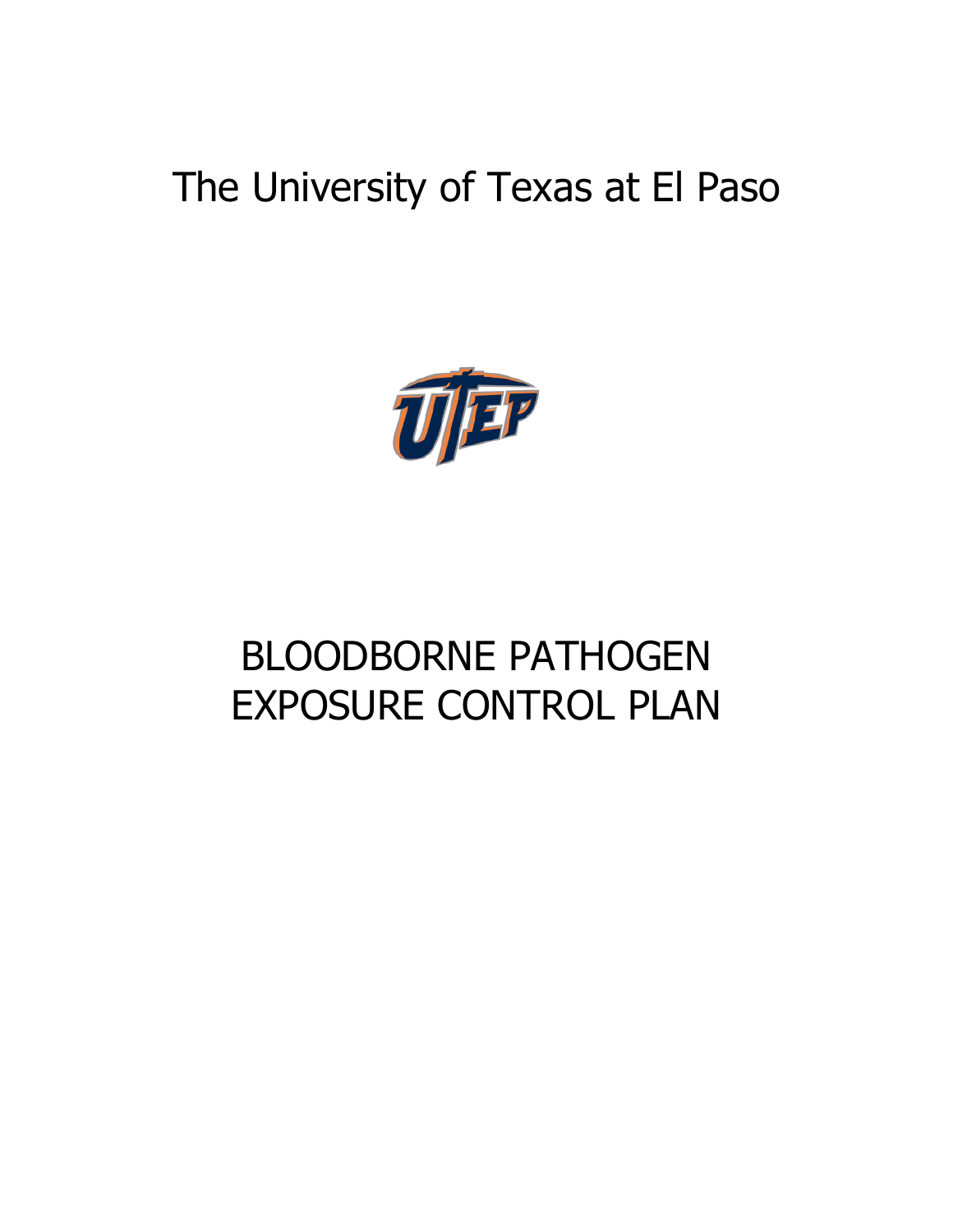# Table of Contents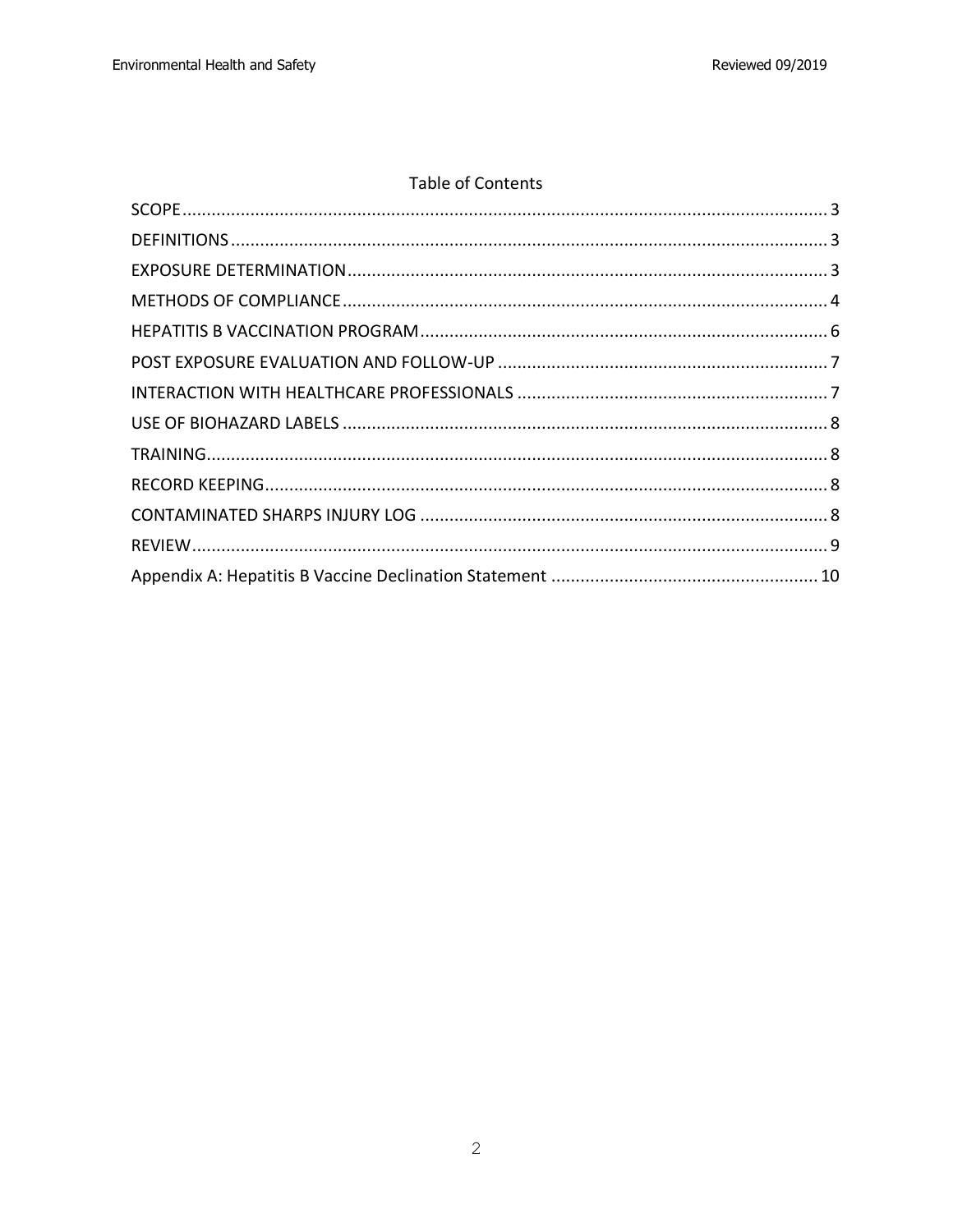### **SCOPE**

In accordance with Health and Safety Code, Chapter 81, Subchapter H, §81.304 Texas Department of State Health Services, and analogous to Occupational Health and Safety Administration (OSHA) Bloodborne Pathogen Standard, The University of Texas at El Paso uses this Exposure Control Plan to prevent or minimize the exposure of its employees to bloodborne pathogens or other potentially infectious material.

# **DEFINITIONS**

- A. BLOOD- human blood, human blood components, and products made from human blood.
- B. BLOODBORNE PATHOGENS- pathogenic organisms that are present in human blood and that can cause diseases in humans, including Hepatitis B virus (HBV), Hepatitis C virus (HCV), and Human Immunodeficiency Virus (HIV).
- C. EMPLOYER- for the purposes of this Exposure Control Plan, the employer is considered to be The University of Texas at El Paso.
- D. OCCUPATIONAL EXPOSURE- a reasonably anticipated skin, eye, mucous membrane, or parenteral contact with blood or other potentially infectious materials that may result from the performance of the employees' duties.
- E. OTHER POTENTIALLY INFECTIOUS MATERIALS (OPIM)- include the following:
	- 1. human body fluids: semen vaginal secretions, cerebral spinal fluid, synovial fluid, pleural fluid, pericardial fluid, peritoneal fluid, amniotic fluid, saliva in dental procedures, any body fluid visibly contaminated with blood, and all body fluids in situations where it is difficult or impossible to differentiate between body fluids and blood.
	- 2. Any unfixed tissue or organ (other than intact skin) from a human living or dead.
	- 3. HIV containing cell or tissue cultures, organ cultures, and HIV- or HBV- containing culture medium or other solutions; and blood, organs, or other tissues from experimental animals infected with HIV or HBV.
	- 4. Human primary cell lines or tissue cultures.

#### **EXPOSURE DETERMINATION**

The Texas Department of State Health Services Bloodborne Pathogens Rule requires employers to perform an exposure determination for employees who have occupational exposure to blood or other potentially infectious materials (OPIM). The exposure determination is made without regard to the use of personal protective equipment. The following individuals, fall under the scope of the Exposure Protection Plan:

- o Plumbers
- o Custodians
- o UTEP Police
- o Parking and Transportation
- o Athletic Trainers
- $\circ$  Lab personnel working in the following academic departments that work with and handle blood, human cells, tissues, or OPIM:
	- Biological Sciences
	- § Kinesiology
	- Clinical Laboratory Sciences
	- Chemistry
	- Mechanical Engineering
	- § Psychology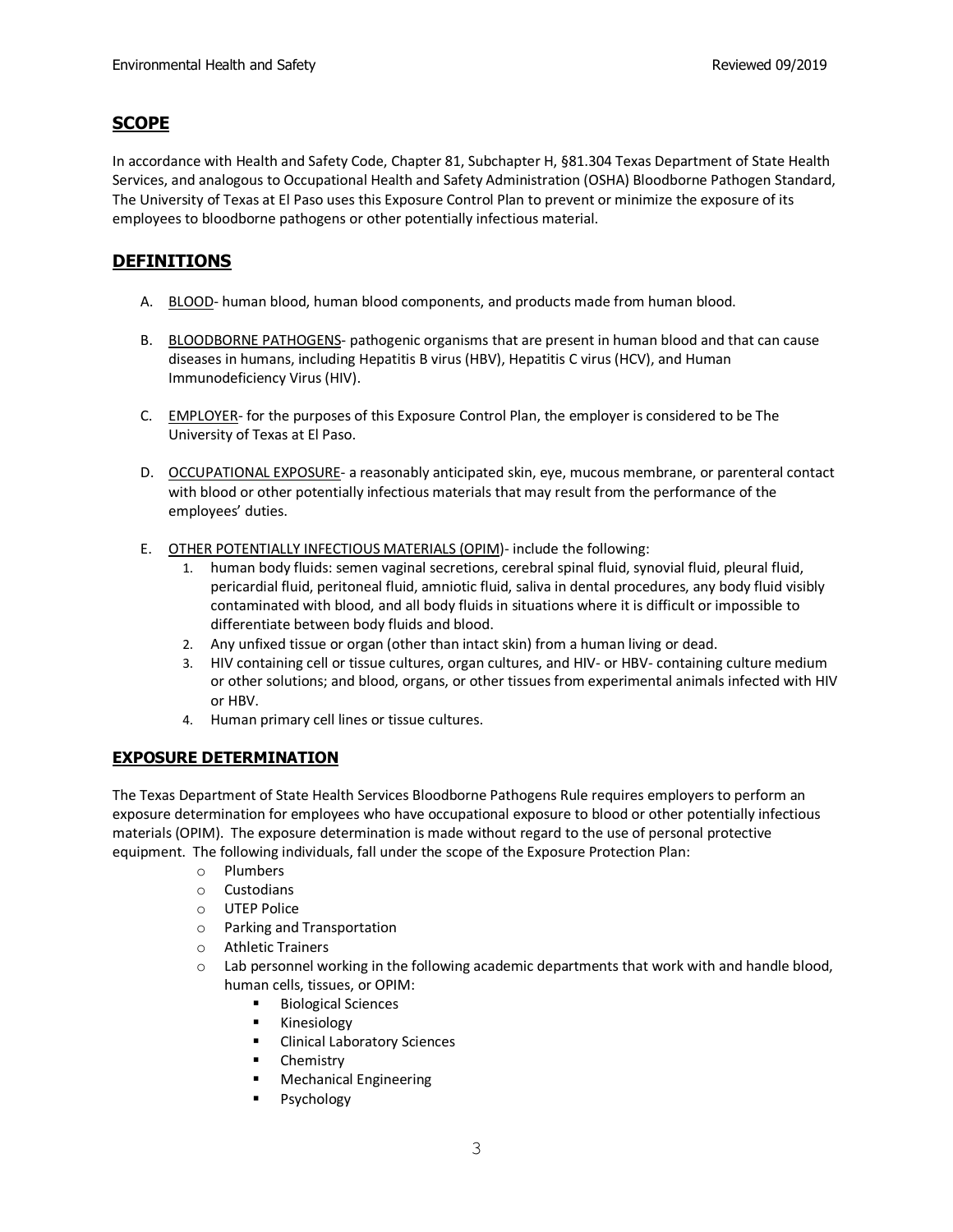- School of Pharmacy
- o UTEP Student Health Center staff
- o Environmental Health and Safety staff

### **METHODS OF COMPLIANCE**

- 1. Universal Precautions or Standard Precautions are observed to prevent contact with blood, body fluids, or OPIM. Under circumstances in which differentiation between body fluid types is difficult or impossible, all body fluids shall be considered potentially infectious.
- 2. Engineering Controls are important in eliminating or minimizing employee exposure to bloodborne pathogens, and reduce employee exposure in the workplace by either removing or isolating the hazard or isolating the worker from exposure. Engineering controls shall be examined and maintained or replaced on a regular schedule to ensure their effectiveness.
	- 1. Engineering control equipment includes:
		- a. Sharps disposal containers
		- b. Autoclave
		- c. Biological safety cabinet
		- d. Needleless systems
		- e. Sharps with engineered sharps injury protection
	- 2. Additional engineering controls used throughout the facility include:
		- a. Hand washing sinks
		- b. Eye Wash and/or Safety Showers
- 3. Work Practice Controls establish standard practices by which a task is performed.
	- 1. Employees wash hands and any other potentially contaminated skin area immediately after glove removal. Employees wash their hands as soon as possible with soap and water when waterless disinfectants have been used first.
	- 2. Whenever an employee's skin or mucous membranes have been exposed to blood or OPIM, the affected area is washed with soap and water or flushed with water as appropriate as soon as possible.
	- 3. Contaminated needles and sharps are not bent, broken, recapped, removed, sheared, or purposefully broken. They are discarded immediately in a designated sharps container or a container that is closable, leak-proof, puncture resistant, and biohazard labeled or color-coded.
	- 4. During use, containers for contaminated sharps are easily accessible to personnel; located as close as is feasible to the immediate area where sharps are being used or can be reasonably anticipated to be found; maintained upright throughout use; are not to be overfilled; and discarded once it is approximately two-thirds full and replaced with a new container.
	- 5. Eating, drinking, applying cosmetics or lip balm, smoking or handling contact lenses is prohibited.
	- 6. Mouth pipetting/suctioning is prohibited.
	- 7. Food and drink are not allowed in refrigerators, freezers, shelves, cabinets, or on countertops or bench tops where blood or OPIM are present.
	- 8. All procedures in which blood or OPIM are present are performed in such a manner as to minimize splashing, spraying, spattering, and generation of droplets of these materials.
- 4. Collection of Specimens
	- 1. Specimens of blood or OPIM are placed in a container, which prevents leakage during the collection, handling, processing, storage, transport or shipping of the specimens.
	- 2. The container used to collect specimens is labeled with a biohazard label or color-coded unless universal precautions are used throughout the procedure and the specimens and containers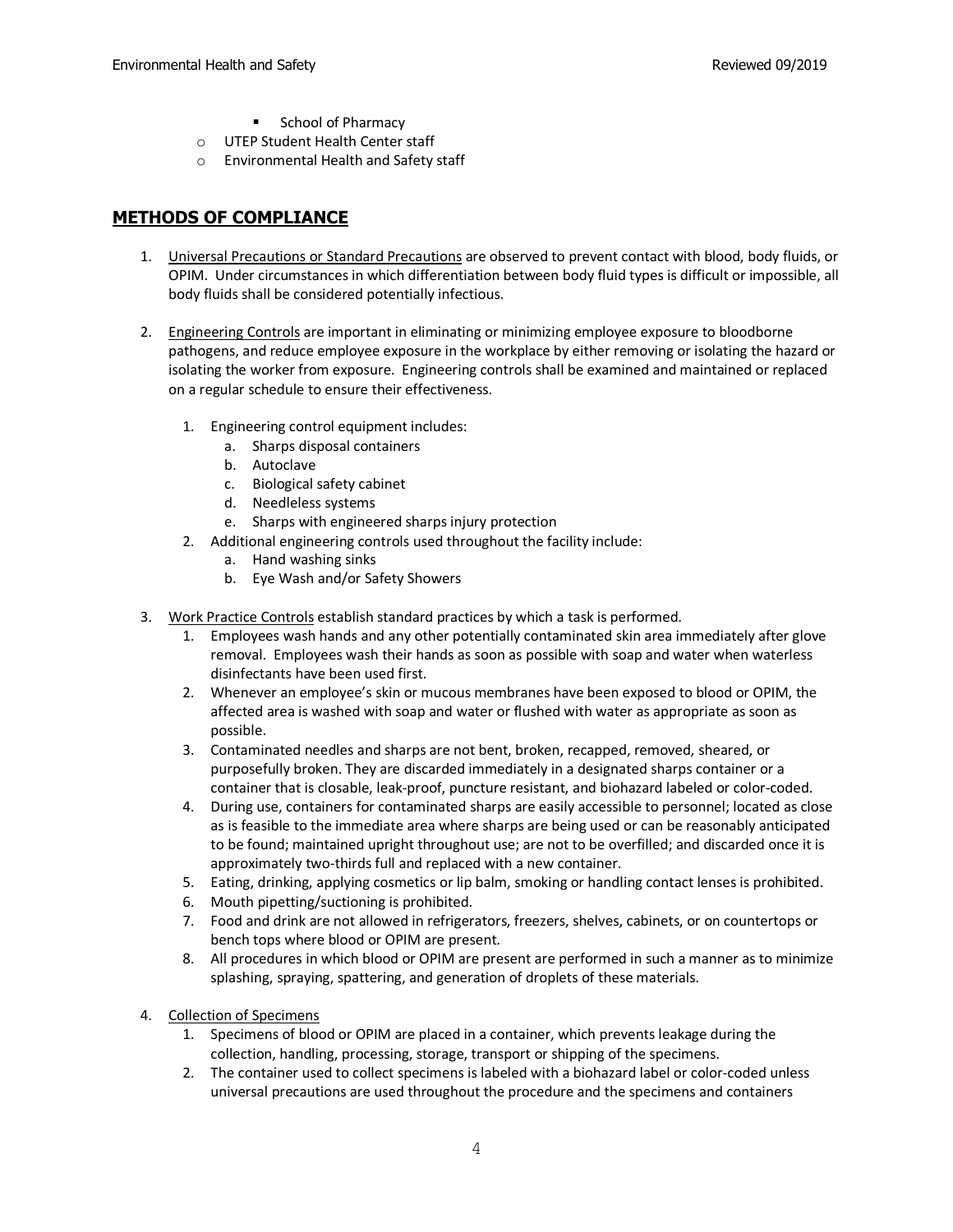remain in the facility. If the specimen containers are sent to another facility, a biohazard or colorcoded label is affixed to the outside of the container.

- 3. Specimens of blood and other potentially infectious body substances or fluids are usually collected within a clinic, doctor's office, or laboratory setting. These specimens are appropriately labeled to indicate the contents and other pertinent information.
- 4. If outside contamination of the primary container occurs, the primary container is placed within a secondary container, which prevents leakage during handling, processing, transport, or shipping of the specimen. The secondary container is labeled with a biohazard label, or color-coded.
- 5. Any specimen that could puncture a primary container is placed within a secondary container that is puncture proof.
- 5. Contaminated Equipment
	- 1. Equipment is decontaminated prior to handling or servicing, unless the decontamination of the equipment is not feasible.
	- 2. Contaminated equipment is labeled with a biohazard label
- 6. Personal Protective Equipment is used where there is an anticipated exposure to blood or other potentially infectious materials.
	- 1. The employer provides Personal Protective Equipment (PPE) without cost to the employee.
	- 2. PPE is considered appropriate only if it is fluid resistant and does not permit blood or OPIM to pass through to reach the employees clothing, skin, eyes, mouth, or other mucous membranes under normal conditions of use and for the duration of time that the PPE is used.
	- 3. Examples of PPE include: Gloves
		- a. Gowns, scrubs or lab coats
		- b. Masks or face shields
		- c. Eyewear with side shields
		- d. Mouthpieces, pocket masks, resuscitation bags or other ventilation devices
		- e. Shoe covers or booties.
	- 4. All PPE is cleaned, laundered or disposed of by the employer at no cost to the employee. All replacements and repairs are made by the employer at no cost to the employee.
	- 5. PPE shall be utilized whenever contact with blood or OPIM may occur.
	- 6. If the employee is allergic to certain kinds of gloves, hypoallergenic gloves or other alternatives will be provided at no cost.
	- 7. Disposable gloves will not be re-used and will be replaced as soon as practical when they become contaminated or as soon as is feasible if they are torn, punctured, or compromised.
	- 8. Utility gloves can be decontaminated for re-use only if the gloves do not have any punctures, cracks or tears.
	- 9. Masks in combination with eye protection devices are worn whenever splashes, spray, splatter, or droplets of blood or OPIM may be generated and eye, nose or mouth contamination can be reasonably anticipated.
	- 10. Appropriate protective body coverings such as gowns, aprons, caps, and/or shoe covers are worn when gross contamination can be reasonably anticipated.
	- 11. PPE is removed before leaving the work area and as soon as feasible after a garment becomes contaminated.
	- 12. Used PPE is placed in appropriately designated areas or containers when being stored, washed, decontaminated or discarded.
- 7. Housekeeping
	- 1. Employers shall ensure that the work site is maintained in a clean and sanitary condition.
	- 2. The employer shall determine and implement an appropriate written schedule for cleaning and method of decontamination based upon the location within the facility, the type of surface to be cleaned, type of soil present, and tasks or procedures being performed in the area.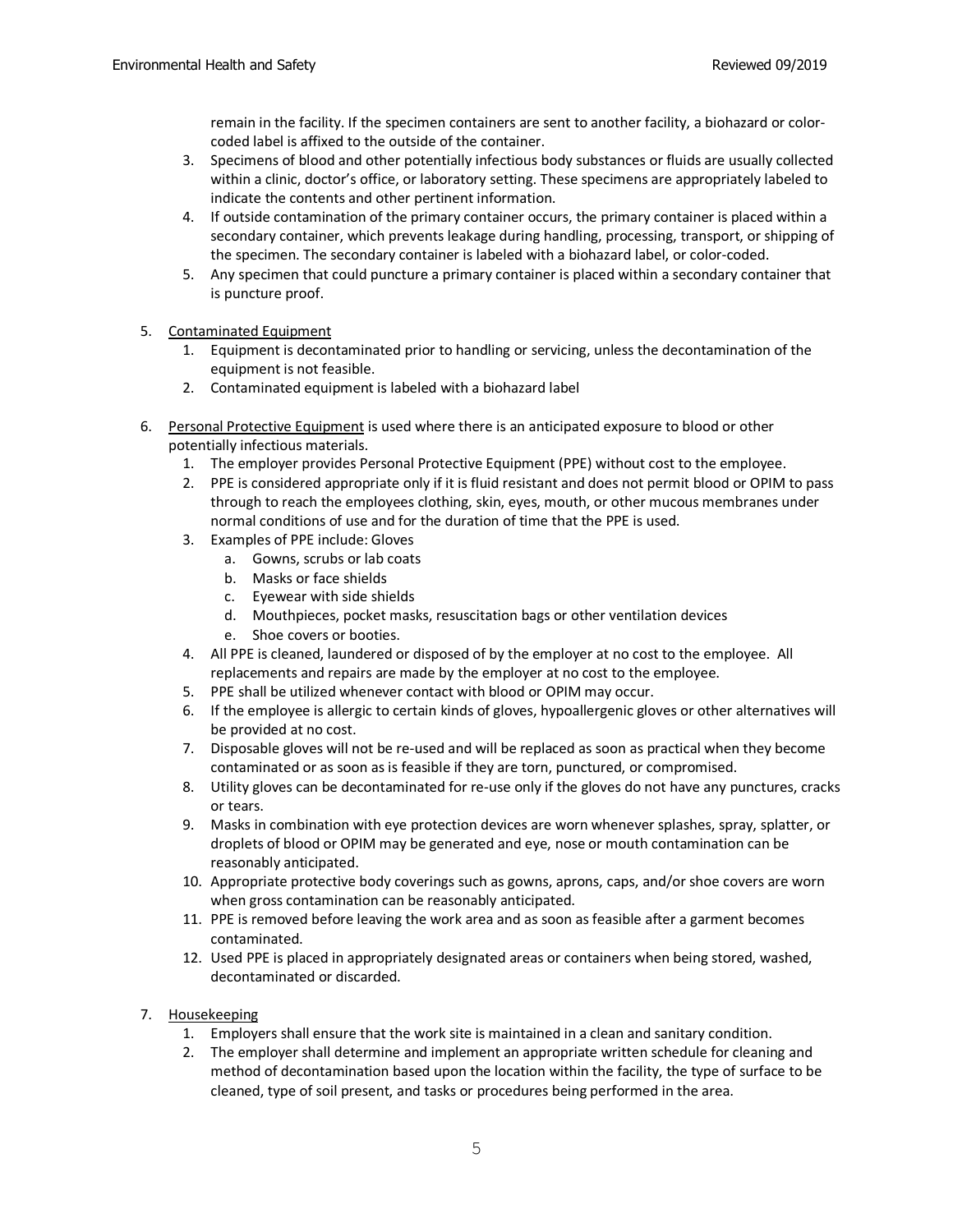- 3. All contaminated work surfaces are decontaminated after completion of procedures, immediately or as soon as possible after any spill of blood or OPIM, and at the end of the work shift.
- 4. Protective coverings (e.g., plastic wrap, aluminum foil, etc) used to cover equipment and work surfaces are removed and replaced when they become contaminated or at the end of every work shift.
- 5. Bins, pails, cans and similar receptacles are inspected and decontaminated on a regularly scheduled basis.
- 6. Any broken glass that may be contaminated is not picked up directly with the hands. Tools such as a small broom and dust pan or forceps can be used to pick up the glass fragments.

#### 8. Decontamination

- 1. Contaminated or soiled lab equipment, can be decontaminated by diluting a fresh solution of household Clorox bleach to a 10% solution and poured onto the contaminated equipment and allowed at least 15 minutes of contact time.
- 2. Contaminated equipment that can be degraded by bleach is to be decontaminated by utilizing ready to use CaviCide® disinfectant.
- 3. UTEP Custodians will use Virex II 256 to decontaminate all surfaces.
- 9. Regulated Waste Disposal
	- 1. Contaminated broken glass is disposed in sharps containers as soon as feasible.
	- 2. All used sharps are discarded as soon as feasible in sharps containers located close to the point of use in all affected work centers.
	- 3. Regulated waste other than sharps is placed in appropriate containers that are closable, leak resistant, labeled with a biohazard label or color-coded, and closed prior to removal. If outside contamination of regulated waste containers occurs, it is decontaminated or placed in a second container that is also closable, leak proof, labeled, and closed prior to removal.
	- 4. All regulated waste is properly disposed of in accordance with federal, state, county and local requirements.
- J. Laundry Procedures

UTEP does not use medical linen. All sheets, towels are disposable. Lab coats and jackets used by laboratory personnel will be laundered at UTEP using laundry equipment provided by Laboratory Animal Resource Center (LARC) or the Environmental Health and Safety (EH&S) department. For further information regarding the laundering of lab coats and jackets contact EH&S at 747-7124 or LARC at 747- 6823. In the event of contamination of personal clothing, the contaminated clothes can be decontaminated at the work site by autoclaving, washing with bleach followed by hot soapy water.

# **HEPATITIS B VACCINATION PROGRAM**

- A. All employees at risk for exposure are offered the Hepatitis B Vaccine (HBV). The vaccine will be administered at the Student Health Center at no cost to the employee. Any required booster of the vaccine will also be provided at no cost to the employee.
- B. The vaccination program is administered under the supervision of a licensed physician or licensed health care provider.
- C. The HBV is offered after bloodborne pathogen training and within ten working days of their initial assignment to work unless one of the following conditions exist; 1.) The employee has previously received the complete HBV series, 2.) Antibody testing has revealed that the employee is immune, 3.) The vaccine is contraindicated for medical reasons.
- D. If an employee declines vaccination, they must sign Appendix A, declination statement. If, at a later time the employee decides to receive the vaccine, it will be provided at no cost to the employee.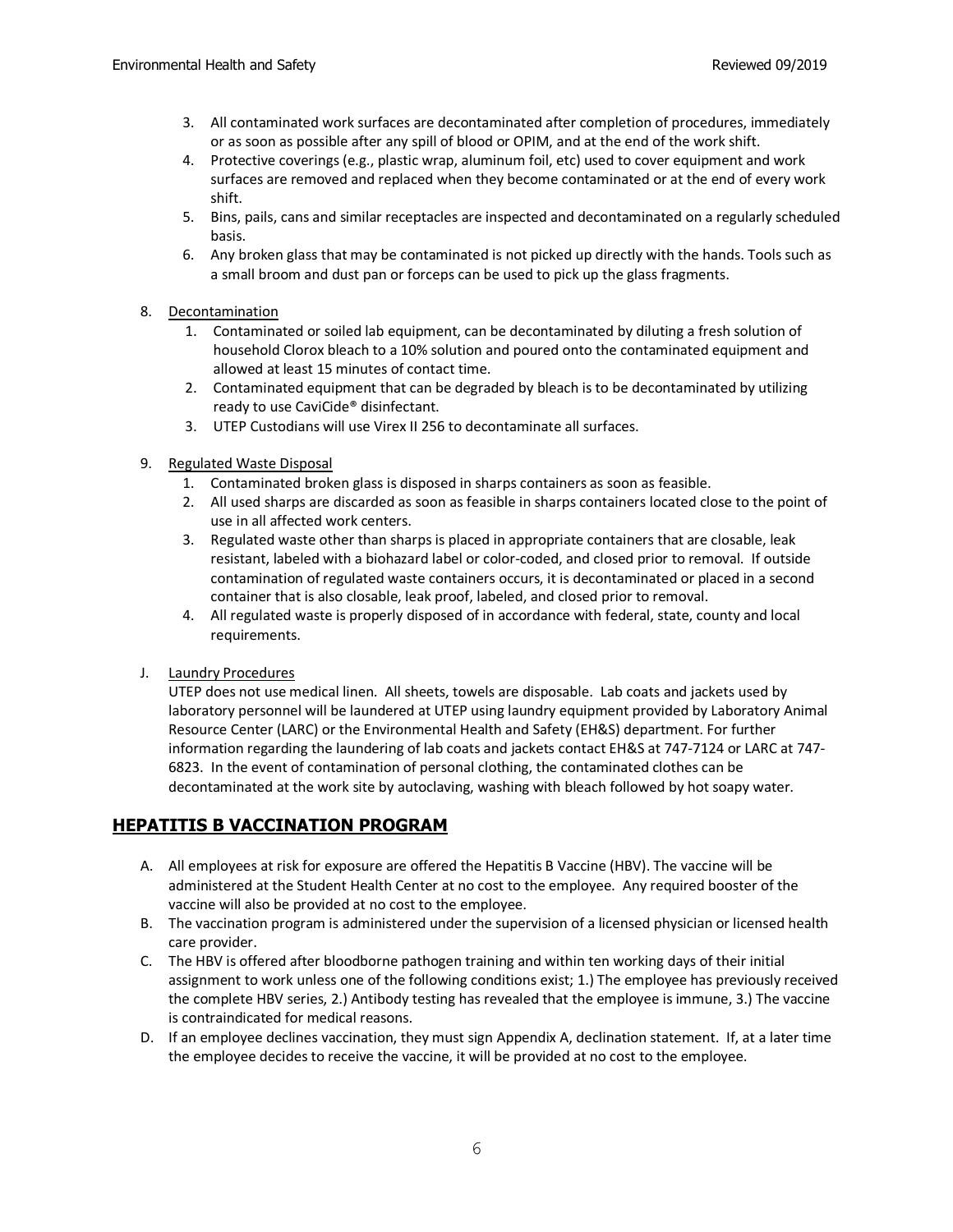#### **POST EXPOSURE EVALUATION AND FOLLOW-UP**

- A. If an employee suffers an occupational exposure, the employer must report the incident to his/her supervisor and complete a First Report of Injury form.
- B. The employee is offered a confidential medical examination and follow-up that includes:
	- 1. Documentation of the route(s) of exposure and the circumstances related to the incident.
	- 2. Identification and documentation of the source individual, unless the employer can establish that identification is unlikely or prohibited by state or local law. After obtaining consent, the blood of the source individual will be tested for HIV/HBV.
	- 3. The results of testing the source individual are made available t o the exposed employee with the employee informed about the applicable laws and regulations concerning disclosure of the identity and infectivity of the source individual.
	- 4. The employee is offered the option of having his/her blood collected for testing of the employee's HIV/HBV status. Once employee decides to do testing it will be performed as soon as possible.
	- 5. The employee is offered post exposure prophylaxis in accordance with the current recommendations of the U.S. Public Health Service.
	- 6. The employee is given appropriate counseling concerning infection status, results and interpretations of tests, and precautions to take during the period after the exposure incident. The employee is informed about what potential illnesses can develop and to seek early medical evaluation and subsequent treatment.
	- 7. The unit head, primary investigator or supervisor of a research student, staff or an employee with an occupational exposure is designated to assure that the exposure control plan is followed and maintains records required by the plan.

# **INTERACTION WITH HEALTHCARE PROFESSIONALS**

A. A written opinion is obtained from the healthcare professional who evaluates employees after an exposure incident. In order for the healthcare professional to adequately evaluate the employee, the healthcare professional is provided with:

- 1. A copy of UTEP's Exposure Control Plan;
- 2. A description of the exposed employee's duties as they relate to the exposure incident;
- 3. Documentation of the route(s) of exposure and circumstances under which the exposure occurred;
- 4. Results of the source individual's blood tests (if available); and,
- 5. Medical records relevant to the appropriate treatment of the employee.
- B. Written opinions are obtained from the healthcare professional in the following instances:
	- 1. When the employee is sent to obtain the Hepatitis B vaccine, or
	- 2. Whenever the employee is sent to a healthcare professional following an exposure incident.
- C. Healthcare professionals are instructed to limit their written opinions to:
	- 1. Whether the Hepatitis B vaccine is indicated;
	- 2. Whether the employee has received the vaccine;
	- 3. The evaluation following an exposure incident;
	- 4. Whether the employee has been informed of the results of the evaluation;
	- 5. Whether the employee has been informed about any medical conditions resulting from exposure to blood or other potentially infectious materials which require further evaluation or treatment (all findings or diagnosis shall remain confidential and shall not be included in the written report); and,
	- 6. Whether the healthcare professional's written opinion is provided to the employee within 15 days of completion of the evaluation.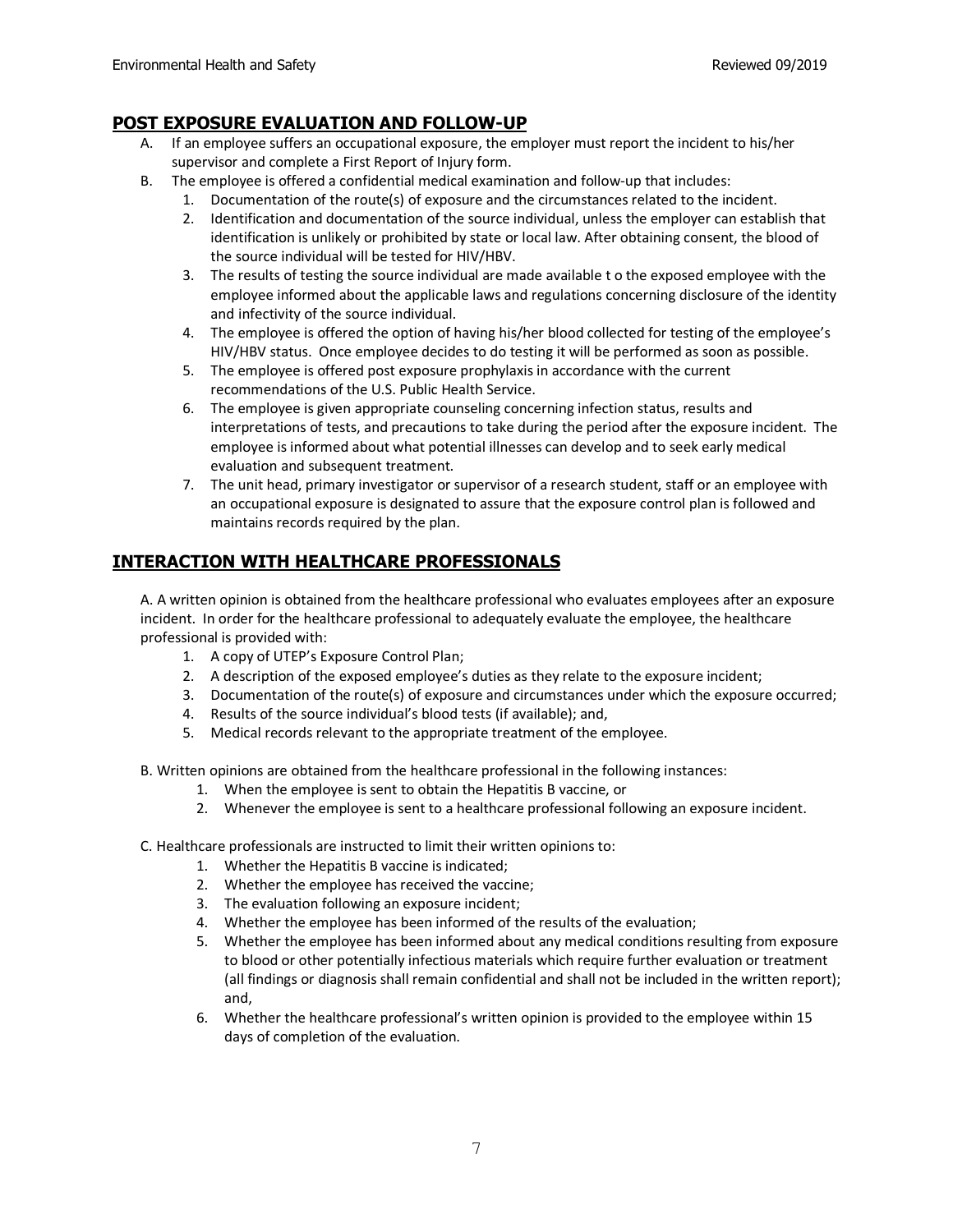#### **USE OF BIOHAZARD LABELS**

Biohazard warning labels and/or color-coding are used to identify any work area or object that has the potential to be exposed to blood or other infectious materials. Labels are placed on such objects as: sharps containers; specimen containers; contaminated equipment; regulated waste containers; contaminated laundry bags; refrigerators and freezers containing blood or OPIM; and containers used to store, transport or ship blood or OPIM.

#### **TRAINING**

- A. Training for all employees is conducted prior to initial assignment to tasks where occupational exposure may occur.
- B. Annual refresher training is provided within one year of the employee's previous training.
- C. Training is conducted by a person knowledgeable in the subject matter and includes an explanation of the following:
	- 1. Title 25 Health Services, Part 1 Texas Department of Health, Chapter 96 Bloodborne Pathogen Control
	- 2. OSHA Bloodborne Pathogen Final Rule
	- 3. Epidemiology and symptoms of bloodborne diseases
	- 4. Modes of transmission of bloodborne pathogens
	- 5. The UTEP Exposure Control Plan
	- 6. How to recognize tasks and activities that may place employees at risk of exposure to blood or OPIM
	- 7. The use and limitations of work practices, engineering controls, and PPE
	- 8. Information about the Hepatitis Vaccine Program at UTEP
	- 9. Procedures to follow in an emergency involving blood or OPIM
	- 10. Procedures to follow if an exposure incident occurs to include U.S. Public Health Service Post Exposure Prophylaxis Guidelines
	- 11. Post-exposure evaluation and follow-up
	- 12. Warning labels and signs, where applicable, and color-coding
	- 13. An opportunity to ask questions with the person conducting the training

#### **RECORD KEEPING**

- A. The UTEP Student Health Center will maintain limited medical records on its employees. The medical record will include:
	- 1. employee's name and social security number
	- 2. Hepatitis B Vaccination status and dates of vaccines
	- 3. a copy of all results of examinations, medical testing, and follow-up procedures related to occupational exposure
	- 4. a description of the employee's duties as they related to the exposure incident
	- 5. a description of the route of exposure and the circumstances under which exposure occurred
	- 6. Results of the source individual's blood testing, if available.
- B. Confidentiality of medical records is maintained.
- C. Bloodborne Pathogen Training records are maintained by Environmental Health & Safety for at least 3 years from the date on which the training occurred. Training records include:
	- 1. Time and date of the training session
	- 2. Name, UTEP ID#, department and name of Supervisor of those in attendance.

# **CONTAMINATED SHARPS INJURY LOG**

- A. In accordance with the requirements of the Texas Blood borne Pathogens Rule, UTEP maintains a log and reports injuries from contaminated sharps to the Texas State Department of Health Services
- B. The sharps injury log includes the following information:
	- 1. name and address of the facility where the injury occurred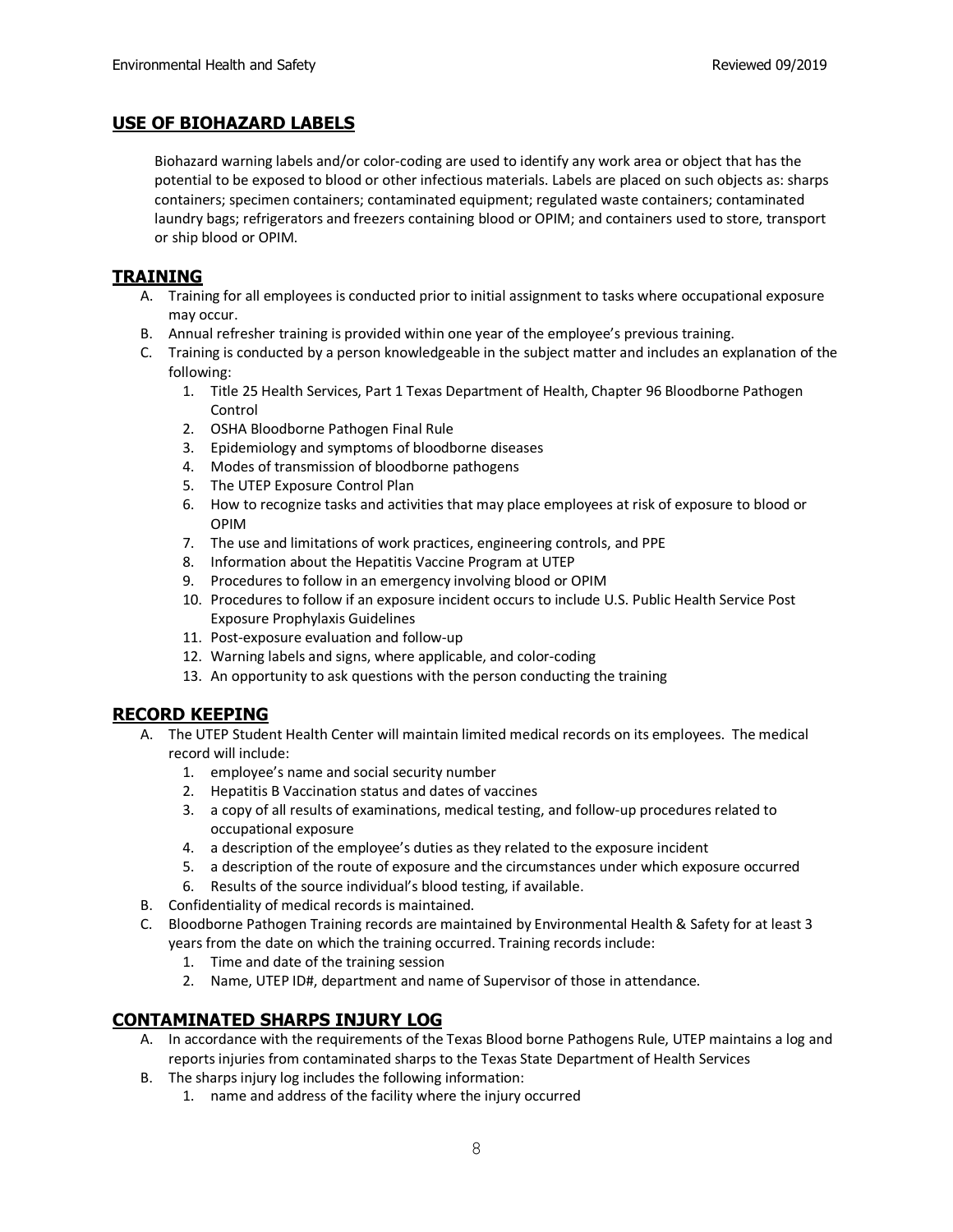- 2. name and address of the reporting official
- 3. date and time of injury
- 4. age and sex of the injured employee
- 5. type and brand of sharp involved
- 6. original intended use of sharp
- 7. whether the injury occurred before, during, or after the sharp was used for its original intended purpose
- 8. whether the exposure was during or after sharp was used
- 9. whether a device had engineered sharps injury protection, and if yes, was the protective mechanisms activated and did the exposure incident occur before, during or after activation of the protective mechanism
- 10. whether the injured person was wearing gloves at the time of the injury
- 11. whether the injured person had completed the Hepatitis B vaccination series
- 12. whether a sharps container was readily available for disposal of the sharp
- 13. whether the injured person received training on the exposure control plan during the twelve months preceding the incident
- 14. the involved body part
- 15. the job classification of the injured person
- 16. the employment status of the injured person
- 17. the location/facility/agency and the work area where the sharps injury occurred
- 18. a listing of the implemented needleless systems and sharps with engineered sharps injury protection for employees provided by the employer
- C. This information is included in the Texas Department of State Health Services Contaminated Sharps injury report which UTEP EH&S submits to the department for the injured employee.
- D. The required information is reported to the Texas Department of State Health Services no later than ten working days after the end of the calendar month in which the contaminated sharps injury occurred. (TAC Title 25, Part 1, Ch. 96 Rule § 96.401)

#### **REVIEW**

The University of Texas at El Paso EH&S department will review the exposure control plan annually and update when necessary.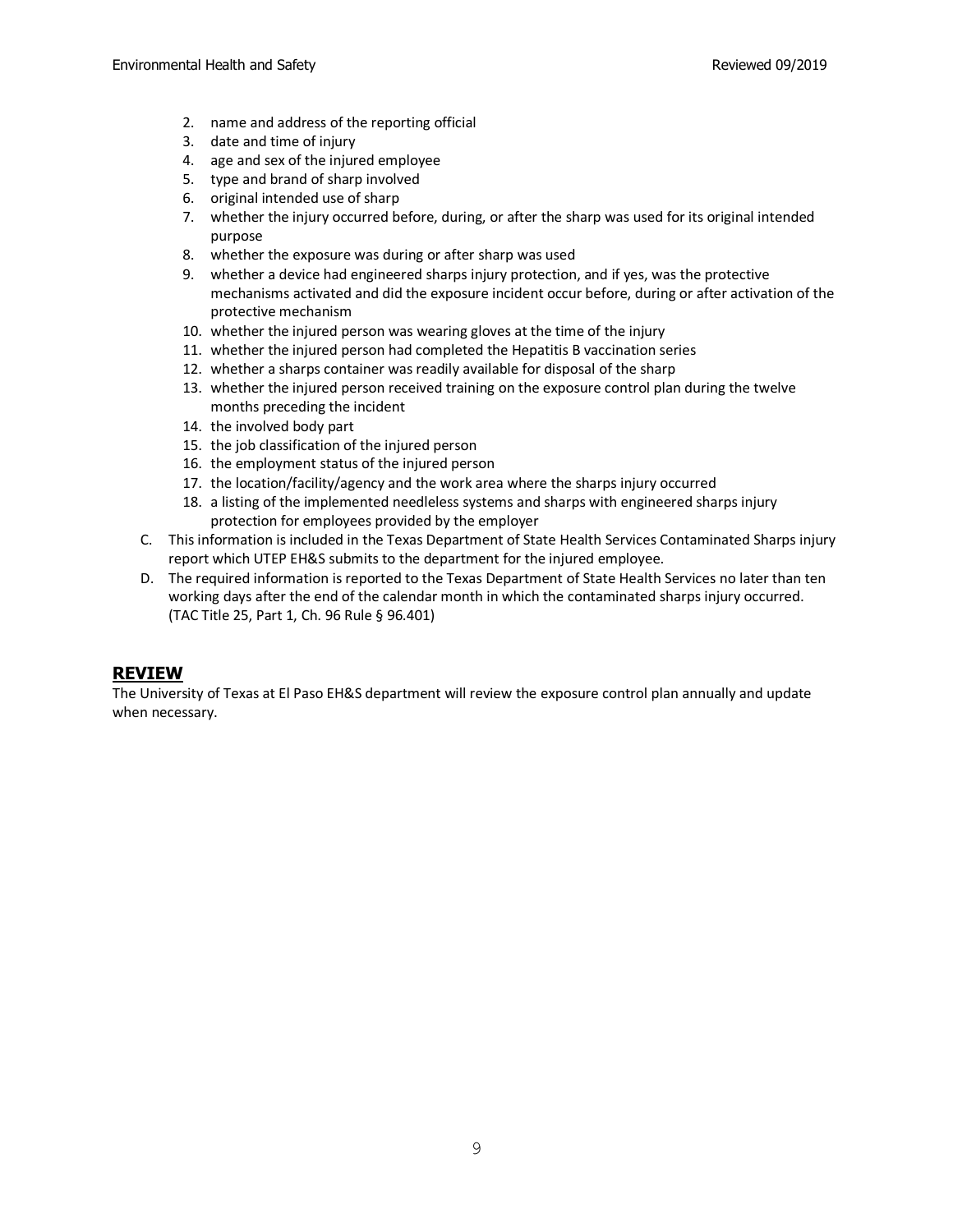\_\_\_\_\_\_\_\_\_\_\_\_\_\_\_\_\_\_\_\_\_\_\_\_\_\_\_\_\_\_\_\_\_\_

#### **Appendix A: Hepatitis B Vaccine Declination Statement**

\_\_\_\_\_\_\_\_\_\_\_\_\_\_\_\_\_\_\_\_\_\_\_\_\_\_\_\_\_\_\_\_\_\_ \_\_\_\_\_\_\_\_\_\_\_\_\_\_\_\_

I understand that due to my occupational exposure to blood or other potentially infectious materials, I may be at risk of acquiring hepatitis B virus (HBV) infection. I have been given the opportunity to be vaccinated with hepatitis B vaccine, at no charge to myself. However, I decline hepatitis B vaccination at this time. I understand that by declining this vaccine, I continue to be at risk of acquiring hepatitis B, a series disease. If in the future, I continue to have occupational exposure to blood or other potentially infectious materials and I want to be vaccinated with hepatitis B vaccine, I can receive the vaccination series at no charge to myself.

Print Name

Signature Date Date